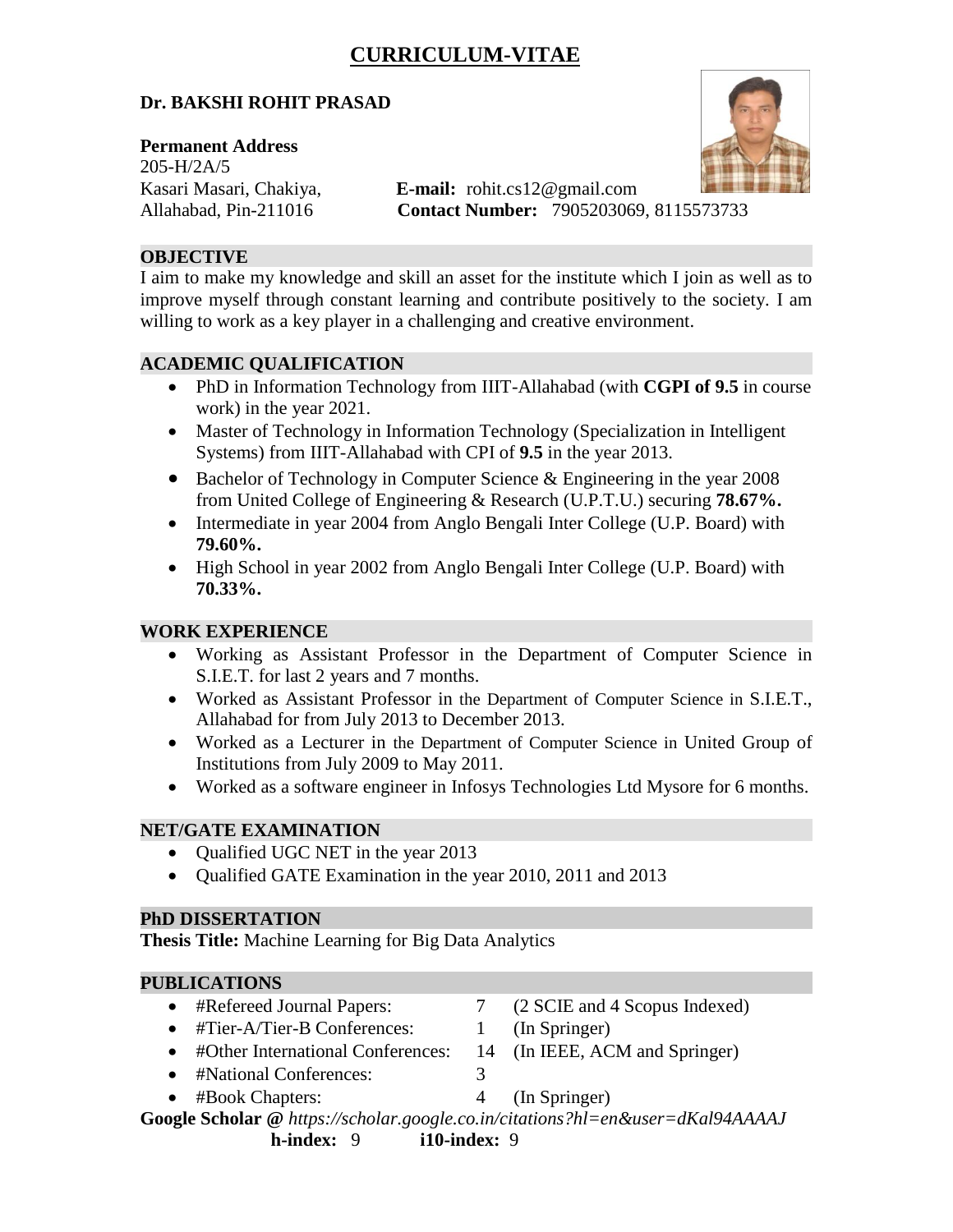### **GRANTS (INTERNATIONAL/ NATIONAL)**

- DST Grant for Organizing and delivering talks in Indo-SriLanka Bilateral workshop on *"Big Data Analytics: Recent Trends and Applications"***,** jointly organized by IIIT Allahabad and University of Peradeniya, Sri Lanka and held at **Faculty of Engineering, University of Peradeniya, Sri Lanka** during December 13-14, 2017
- MHRD Fellowship for pursuing MTECH and PhD from IIIT-Allahabad

### **INTERNATIONAL EXPOSURE/VISITS**

- Conference Paper in TENCON-2017 Region 10 Conference held at PENANG, Malaysia during November 5 to 8, 2017
- Indo-SriLanka Bilateral Workshop on "Big Data Analytics: Recent Trends and Applications" held at University of Peradeniya, Sri Lanka during December 13- 14, 2017

### **INVITED TALKS (INTERNATIONAL/ NATIONAL)**

- Delivered talk and practical session on *"Map-Reduce: Design Patterns"* in Indo-SriLanka Bilateral workshop on *"Big Data Analytics: Recent Trends and Applications"***,** held at **University of Peradeniya, Sri Lanka** on Dec 13, 2017
- Delivered talk and practical session on *"Spark Programming Logic"* in Indo-SriLanka Bilateral workshop on *"Big Data Analytics: Recent Trends and Applications"*, held on Dec 14, 2017 at **University of Peradeniya, Sri Lanka**
- Delivered talks and practical sessions on *"Streaming Data Analytics use cases using Apache Flink"* in GIAN course held during December 19-23, 2017 at Indian Institute of Information Technology Allahabad
- Delivered talks and practical sessions on *"R-Programming: Statistical Data Analysis Tool"* in International Virtual Workshop-2021 held during April 3-9, 2021, organized by MathTech Thinking Foundation (MTTF).

### **MEMBER OF WORKSHOP/SEMINAR/COURSE ORGANIZED**

- GIAN course on *"Parallel and Distributed Data Stream Mining"* held during December 19-23, 2017 at Indian Institute of Information Technology Allahabad, India under the guidance of Ministry of Human Resource Development
- Indo-Srilanka Bilateral workshop on *"Big Data Analytics: Recent Trends and Applications"* at Faculty of Engineering, University of Peradeniya, Sri Lanka during December 13-14, 2017
- Workshop titled *"RSM4CPS-2018"* held on January 4, 2018 at IIT-BHU, Varanasi, India

### **M.TECH. DISSERTATION**

**Thesis Title:** Role of Biomarkers in Healthcare Systems for Identification and Prediction of Diabetes

**Duration:** One year

### **CURRICULUM PROJECTS**

**Project Title:** University Admission System **Duration:** One year **Team Size:** 3 **Brief Overview:** Online Web solution for admission procedure in various universities. **Role:** Planning, Database designing & part of JSP coding.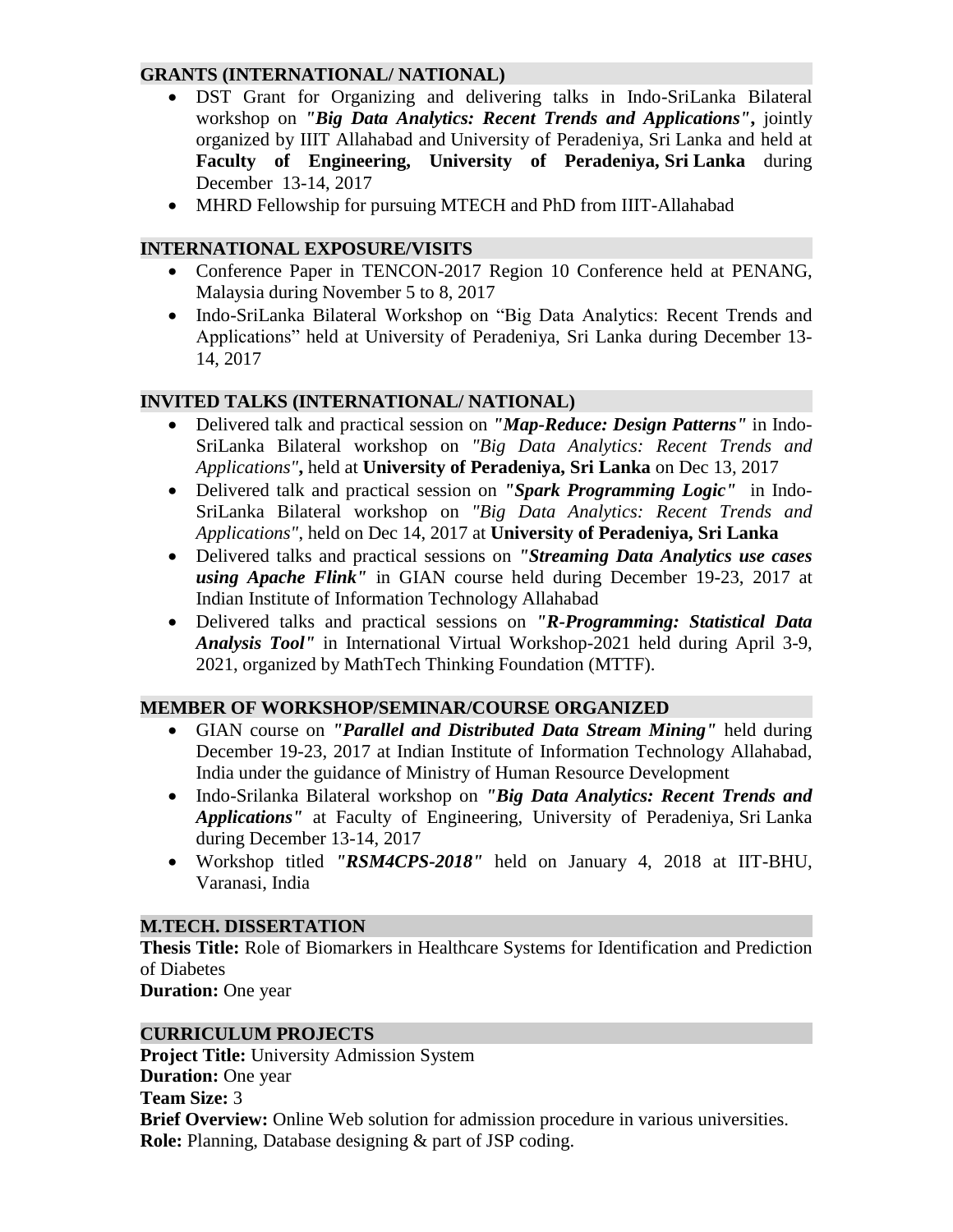**Project Title:** Online Banking System **Duration:** 1 month **Brief Overview:** Online web solution for the bank related various activities. **Role:** All the activities

#### **SOFTWARE EXPOSURE**

| <b>Languages</b>               |                      | C, Java, Scala, COBOL, JCL                 |
|--------------------------------|----------------------|--------------------------------------------|
| <b>Databases</b>               | $\ddot{\cdot}$       | RDBMS, SQL, Embedded SQL (In ORACLE & DB2) |
| <b>Operating Systems</b>       | $\ddot{\cdot}$       | Windows 98/XP/7/10, LINUX                  |
| <b>Scripting Languages</b>     | $\ddot{\cdot}$       | HTML, DHTML Java Script & JSP              |
| <b>MS OFFICE</b>               | $\ddot{\phantom{a}}$ | MS EXCEL, MS WORD, POWER POINT             |
| <b>Systems</b>                 | $\ddot{\cdot}$       | Personal and Mainframe computers           |
| <b>Big Data Frameworks</b>     | $\ddot{\cdot}$       | Spark, Hadoop, SAMOA, Flink                |
| <b>Other Tools/Frameworks:</b> |                      | WEKA, MOA, MATLAB                          |

### **AREA OF INTEREST / SUBJECTS TAUGHT**

 Data Structure, DBMS, C Language, Automata, Algorithm, OOPS, Compiler, Machine Learning, Big Data Technology

#### **AWARDS & ACHIEVEMENTS**

- **(1)** Received best paper for conference paper titled "Taxi Trip Time Analytics and Estimation using Ensemble Learning" in International Conference on Big-Data and Cloud Computing (ICBDCC'2017) held during April 2 to 4, 2017 at Karunya University, Coimbatore, India
- **(2)** Secured 2nd position in M.Tech. in the branch specialization in IIIT-Allahabad.
- **(3)** Secured 2nd position in B.Tech. Computer Science branch in the college.
- **(4)** Awarded certificate and prize by "AMAR UJALA" newspaper for securing first position in entire college in Intermediate board exam in 2004.
- **(5)** Awarded certificate & prize by ANTARASHTRIYA GAYTARI PARIWAAR for securing 1st position in the college in "BHARTIYA SANSKRITI GYAN PARIKSHA-2001".

#### **EXTRA CURRICULAR ACTIVITIES**

- **(1)** Handled various academic and administrative activities as a faculty at college level and as a Teaching Assistant during PhD.
- **(2)** Awarded with certificate for developing a project titled "University Admission System" in the National level software development program "GREAT MIND CHALLENGE" organized by **IBM** in 2007.
- **(3)** Awarded with certificate for good performance in UNISON TALENT HUNT and CODE-RUN CONTEST organized by United College in the year 2006.
- **(4)** Organized **VCRT** (Virtual Campus Recruitment Test) in the college.